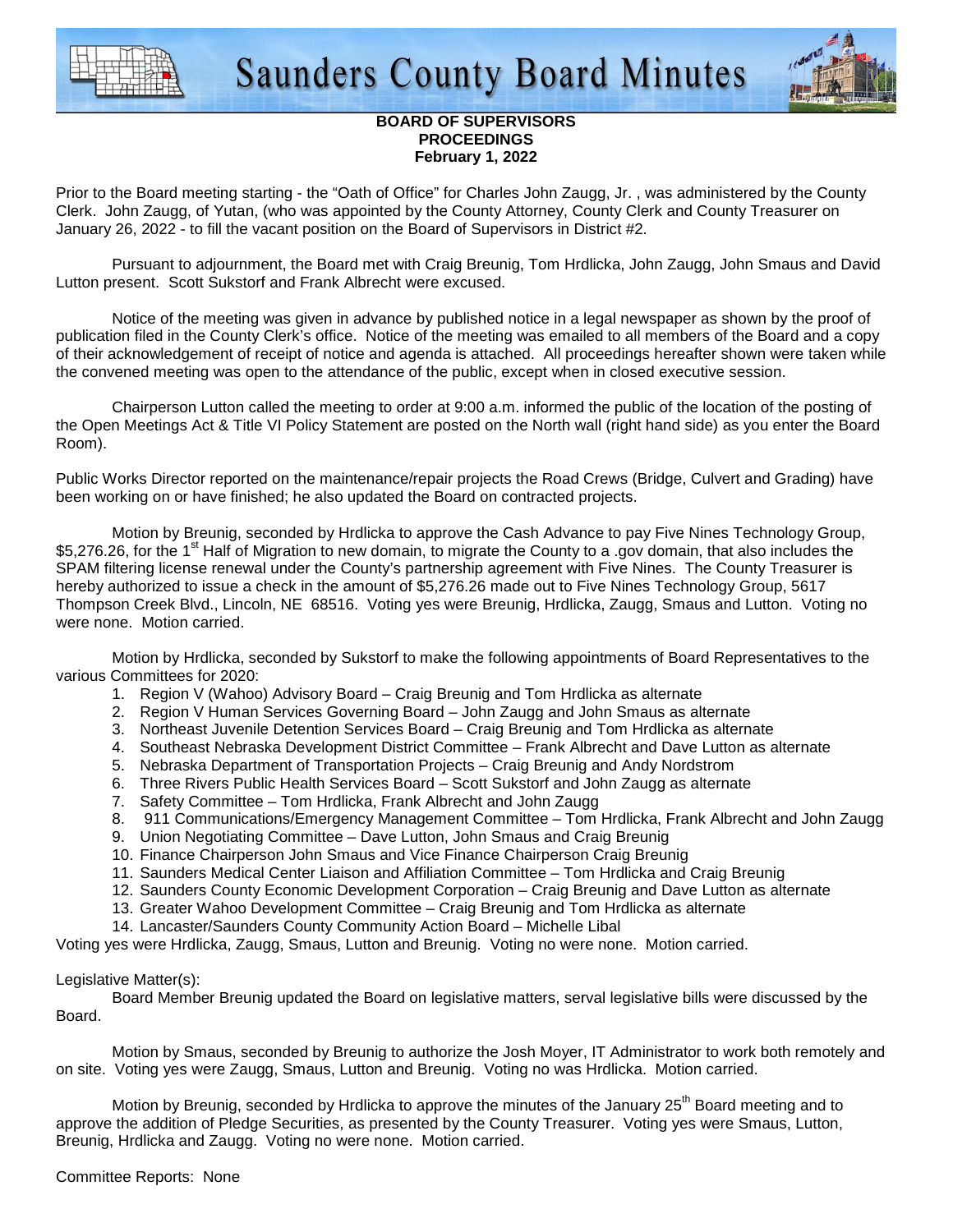

#### Open discussion from the public: None

 Motion by Breunig, seconded by Smaus to convene in Closed Session at 9:25 a.m., for personnel matters (84-1410), with the Veterans Services Officer, (3) members of the Saunders County Veterans Service Committee and the County Attorney. Voting yes were Lutton, Breunig, Hrdlicka, Zaugg and Smaus. Voting no were none. Motion carried.

 Motion by Hrdlicka, seconded by Breunig to adjourn from Closed Session at 10:39 a.m., with no action taken and to reconvene in Regular meeting. Voting yes were Breunig, Hrdlicka, Zaugg, Smaus and Lutton. Voting no were none. Motion carried.

 The proceedings of the foregoing meeting were recorded and are on file in the County Clerk's office. All items considered by the Board of Supervisors were included in the agenda published or posted prior to said meeting.

Chairperson Lutton declared the meeting adjourned at 10:31 a.m.

# **BOARD OF SUPERVISORS PROCEEDINGS February 8, 2022**

 Pursuant to adjournment, the Board met with Craig Breunig, Tom Hrdlicka, John Zaugg, Scott Sukstorf, Frank Albrecht, John Smaus and David Lutton present.

 Notice of the meeting was given in advance by published notice in a legal newspaper as shown by the proof of publication filed in the County Clerk's office. Notice of the meeting was emailed to all members of the Board and a copy of their acknowledgement of receipt of notice and agenda is attached. All proceedings hereafter shown were taken while the convened meeting was open to the attendance of the public, except when in closed executive session.

 Vice Chairperson Breunig called the meeting to order at 9:00 a.m. informed the public of the location of the posting of the Open Meetings Act & Title VI Policy Statement are posted on the North wall (right hand side) as you enter the Board Room).

There was no Veterans name submitted by the Veteran Service Officer, to be Recognized as Veteran of the Month for February.

Public Works Director reported on the maintenance/repair projects the Road Crews (Bridge, Culvert and Grading) have been working on or have finished; he also updated the Board on contracted projects.

 Motion by Hrdlicka, seconded by Sukstorf to approve the following Special Designated Liquor License requests and hereby authorize the Vice Chairperson to sign the Special Designated Liquor License Local Recommendations Forms. 1) Woodcliff Veterans, Fremont – for a Fish Fry event to be held on March 11, 2022, from 5:00 p.m. to 9:00 p.m., at the Woodcliff Community Center, 980 County Road W, Lot-T-1018, Fremont; 2) Woodcliff Veterans, Fremont – for a Fish Fry event to be held on March 25, 2022, from 5:00 p.m. to 9:00 p.m., at the Woodcliff Community Center, 980 County Road W, Lot-T-1018, Fremont; and 3) Woodcliff Veterans, Fremont – for a Fish Fry event to be held on April 8, 2022, from 5:00 p.m. to 9:00 p.m., at the Woodcliff Community Center, 980 County Road W, Lot-T-1018, Fremont. Voting yes were Breunig, Hrdlicka, Zaugg, Sukstorf, Albrecht and Smaus. Voting no were none. Motion carried.

Motion by Smaus, seconded by Hrdlicka to approve the County's Payroll for the February 11<sup>th</sup> pay period; the County Treasurer is hereby authorized to issue a check to the Saunders County Imprest Account for the full amount for all funds. Voting yes were Hrdlicka, Zaugg, Sukstorf, Albrecht, Smaus and Breunig. Voting no were none. Motion carried.

### Legislative Matters:

 Board Member Breunig directed the Board to the NACO Legislative Newsletter date February 3, 2022, that each Board Member was provided a copy of from the County Clerk. There was a general discussion held with regards to various Legislative Bills.

Motion by Sukstorf, seconded by Smaus to approve the minutes of the February 1<sup>st</sup> Board meeting and to approve the addition of Pledge Securities, as presented by the County Treasurer. Voting yes were Zaugg, Sukstorf, , Albrecht, Smaus, Breunig and Hrdlicka. Voting no were none. Motion carried.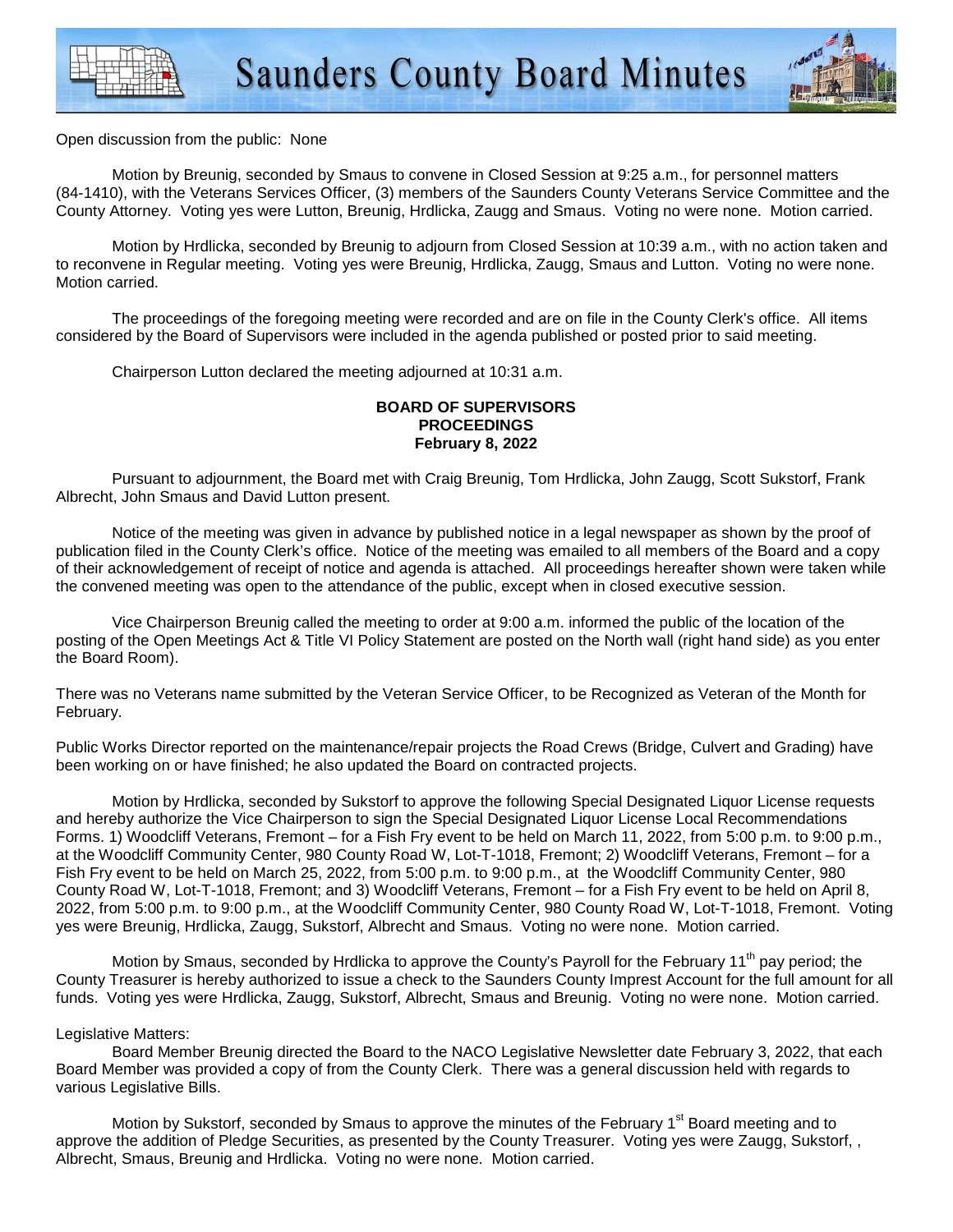



Committee Reports: None

 Motion by Smaus, seconded by Albrecht to convene in Closed Session at 9:22 a.m., for personnel matters (84-1410), with the County Attorney present. Voting yes were Sukstorf, Albrecht, Smaus, Breunig, Hrdlicka and Zaugg. Voting no were none. Motion carried.

 Motion by Albrecht, seconded by Sukstorf to adjourn from Closed Session at 9:45 a.m., with no action taken and to reconvene in Regular meeting. Voting yes were Albrecht, Smaus, Breunig, Hrdlicka, Zaugg and Sukstorf. Voting no were none. Motion carried.

Open discussion from the Public: The Board held a round table discussion on a variety of topics, no action was taken for none of the items discussed were on the agenda for action.

 The proceedings of the foregoing meeting were recorded and are on file in the County Clerk's office. All items considered by the Board of Supervisors were included in the agenda published or posted prior to said meeting.

Vice Chairperson Breunig declared the meeting adjourned at 10:10 a.m.

### **BOARD OF SUPERVISORS PROCEEDINGS February 15, 2022**

 Pursuant to adjournment, the Board met with Craig Breunig, Tom Hrdlicka, John Zaugg, , Frank Albrecht, John Smaus and David Lutton present.

 Notice of the meeting was given in advance by published notice in a legal newspaper as shown by the proof of publication filed in the County Clerk's office. Notice of the meeting was emailed to all members of the Board and a copy of their acknowledgement of receipt of notice and agenda is attached. All proceedings hereafter shown were taken while the convened meeting was open to the attendance of the public, except when in closed executive session.

 Chairperson Lutton called the meeting to order at 9:00 a.m. informed the public of the location of the posting of the Open Meetings Act & Title VI Policy Statement are posted on the North wall (right hand side) as you enter the Board Room).

Public Works Director reported on the maintenance/repair projects the Road Crews (Bridge, Culvert and Grading) have been working on or have finished; he also updated the Board on contracted projects.

 Motion by Breunig, seconded by Smaus to convene as an Equalization Board at 9:04 a.m. Voting yes were Breunig, Hrdlicka, Zaugg, Albrecht, Smaus and Lutton. Voting no were none. Motion carried.

## **BOARD OF EQUALIZATION PROCEEDINGS February 15, 2022**

 Pursuant to adjournment Sine Die, the Board met with David Lutton, Craig Breunig, Tom Hrdlicka, John Zaugg and Frank Albrecht and John Smaus present. Scott Sukstorf was excused.

 Notice of the meeting was given in advance by published notice in a legal newspaper as shown by the proof of publication filed in the County Clerk's office. Notice of the meeting was emailed to all members of the Board and a copy of their acknowledgement of receipt of notice and agenda is attached. All proceedings hereafter shown were taken while the convened meeting was open to the attendance of the public.

 Vice Chairperson Smaus called the meeting to order at 9:04 a.m. and informed the public of the location of the posting of the Open Meetings Act & Title VI Policy Statement are posted on the North wall (right hand side) as you enter the Board Room).

 Motion by Lutton, seconded by Hrdlicka to approve D1-2022 Report of Destroyed Real Property form by Victoria Miller-Warner, Fremont for property described as Lot 8 & E 40' Lot 7 Blk 1 Whitneys Addition to Cedar Bluffs. Said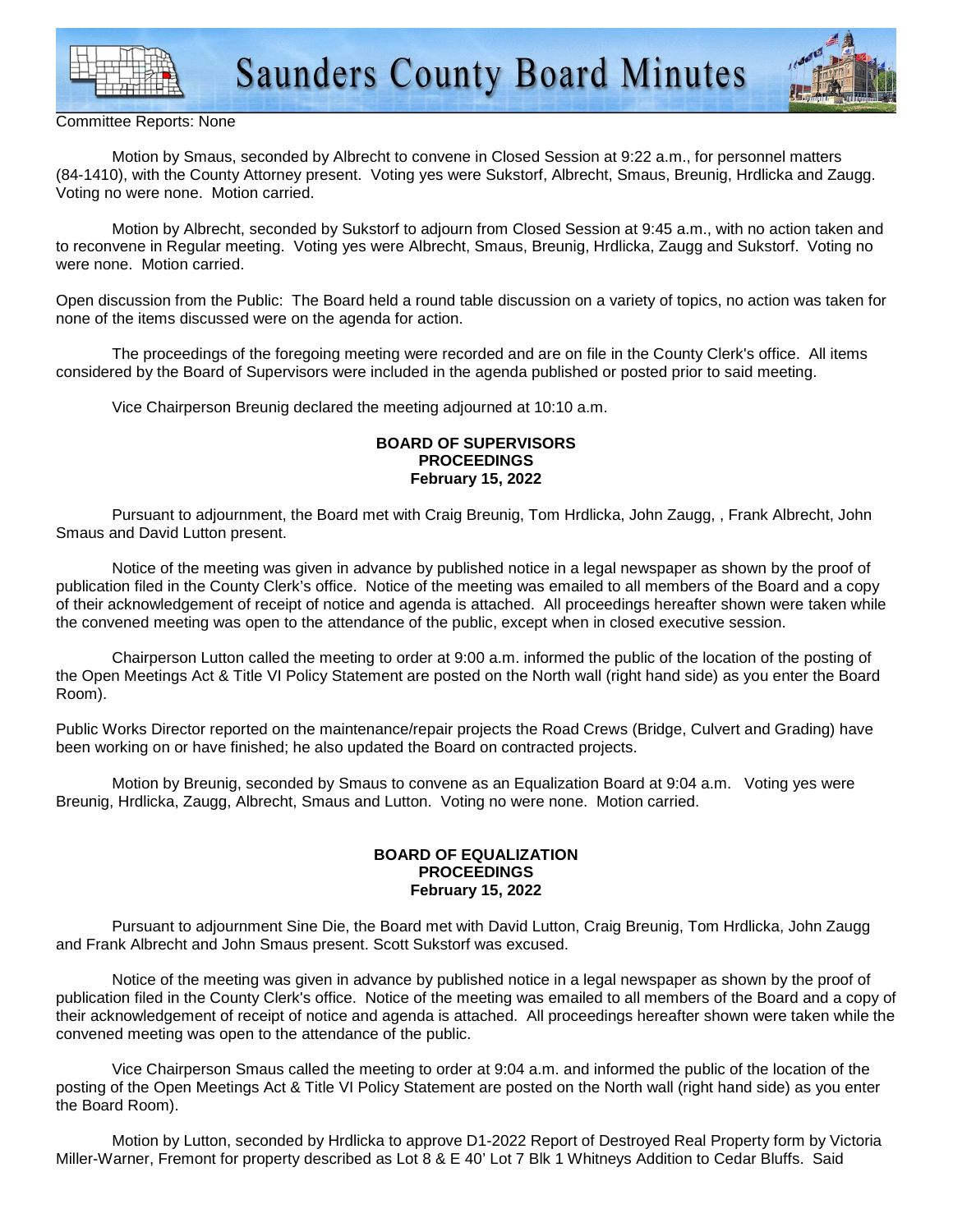



approval as per the County Assessor's recommendations. Land 23,580, Buildings 4,025 – Total Value 27,605. Voting yes were Hrdlicka, Zaugg, Albrecht, Smaus, Lutton and Breunig. Voting no were none. Motion carried.

Motion by Albrecht, seconded by Hrdlicka to approve the minutes of the January 18<sup>th</sup> Board meeting. Voting yes were Zaugg, Albrecht, Smaus, Lutton, Breunig and Hrdlicka. Voting no were none. Motion carried.

 The proceedings of the foregoing meeting were recorded and are on file in the County Clerk's office. All items considered by the Board of Equalization were included in the agenda published or posted prior to said meeting.

 Vice Chairperson Smaus declared the meeting adjourned Sine Die at 9:08 a.m. \*\*\*\*\*\*\*\*\*\*\*\*\*\*\*\*

Upon the adjournment of the Equalization Board, the Saunders County Board of Supervisors reconvened in their Regular schedule Board meeting.

Motion by Hrdlicka, seconded by Zaugg to approve Application #9426 by Mark Ditter – Replat of Lots 26 & 27, Valley View Estates, Sec. 34-17-8 (Pohocco Township); as per the Planning Commission's recommendation. Voting yes were Albrecht, Smaus, Lutton, Breunig, Hrdlicka and Zaugg. Voting no were none. Motion carried.

Motion by Smaus, seconded by Hrdlicka to approve Application #9427 by the Nebraska Land Trust, Inc., - Conservations Easement, Sec. 20-15-9 (Union Township); as per the Planning Commission's recommendation. Voting yes were Smaus, Lutton, Breunig, Hrdlicka, Zaugg and Albrecht. Voting no were none. Motion carried.

Motion by Breunig, seconded by Smaus to approve the following Annual Reviews: 1) MP#7130 – LPS NRD – Camp Ashland Fuse Plug Embankment and remove the annual fee for this Master Permit; 2) MP#1718 – Dolezal Sand & Gravel – Gravel Pumping Operation; 3) MP#2704 – Larry Dolezal – Gravel Dredging; 4) MP#6990 – Larry Dolezal – Sand & Gravel at Wolf Lakes; 5) MP#8905 – Daniel Jimenez – Rancho Nuevo LLC; 6) MP#512 – NEBCO Inc – Gravel Pumping Operation; 7) MP#7548 – Western Sand & Gravel – Extraction Operation; and 8) MP#8821 – Helena Agri Enterprises - Fertilizer and Seed Operation. All as per the Planning Commission's recommendation. Voting yes were Lutton, Breunig, Hrdlicka, Zaugg, Albrecht and Smaus. Voting no were none. Motion carried.

Judd Allen and Mike Boden, Benefit Services Managers for Nebraska Association of County Officials (NACO), introduced themselves to the Board and discussed the services available through NACO.

Motion by Breunig, seconded by Hrdlicka to accept the Proposal for Budget Services for Saunders County Fiscal Year July 1, 2022 to June 30, 2023, by Shaw, Hull & Navarrette, CPA, Fremont, for gross fees not to exceed \$8,500.00, with out of pocket expenses will be based on standard hourly rates. The Chairperson is hereby authorized to sign the accepted proposal. Voting yes were Breunig, Hrdlicka, Zaugg, Albrecht, Smaus and Lutton. Voting no were none. Motion carried.

Motion by Breunig, seconded Hrdlicka to make the following changes to Saunders County Board of Supervisors Committees: 1) Add the American Rescue Plan Act (ARPA) Committee with John Smaus, Craig Breunig and John Zaugg appointed to said committee; 2) Add the Ashland Area Economic Development Corporation Committee with Craig Breunig, Dave Lutton and John Smaus appointed to said committee; and 3) to change the committee appointments to the Saunders County Economic Development Corporation, to appoint Craig Breunig, Dave Lutton and John Smaus to said committee. Voting yes were Hrdlicka, Zaugg, Albrecht, Smaus, Lutton and Breunig. Voting no were none. Motion carried.

Motion by Albrecht, seconded by Breunig to approve the following Special Designated Liquor License requests and hereby authorize the Chairperson to sign the Special Designated Liquor License Local Recommendations Forms: 1) Burtonian Enterprises LLC / Tin Lizzy Tavern, Fremont – for a Wedding Reception event to be held on May 7, 2022, from 5:00 p.m. to 11:00 p.m., at the Woodcliff Community Center, 980 County Road W, Lot-T-1018, Fremont; and 2) Bishop Neumann High School, Wahoo – for a Fundraiser event to be held on March  $18^{th}$  from 5:00 p.m. to 1:00 a.m. and March 19<sup>th</sup> from 1:00 p.m. to 1:00 a.m., at the Saunders County Fairgrounds 4-H Building, 635 East 1<sup>st</sup> Street, Wahoo. Voting yes were Zaugg, Albrecht, Smaus, Lutton, Breunig and Hrdlicka. Voting no were none. Motion carried.

### Legislative Matter(s):

 Board Member Breunig led the discussion regarding legislative bills, with the Board. The Board reviewed the February 11gh Nebraska Association of County Officials weekly Legislative Report and discussed various bills and the activities/action the Legislation were working on or have taken.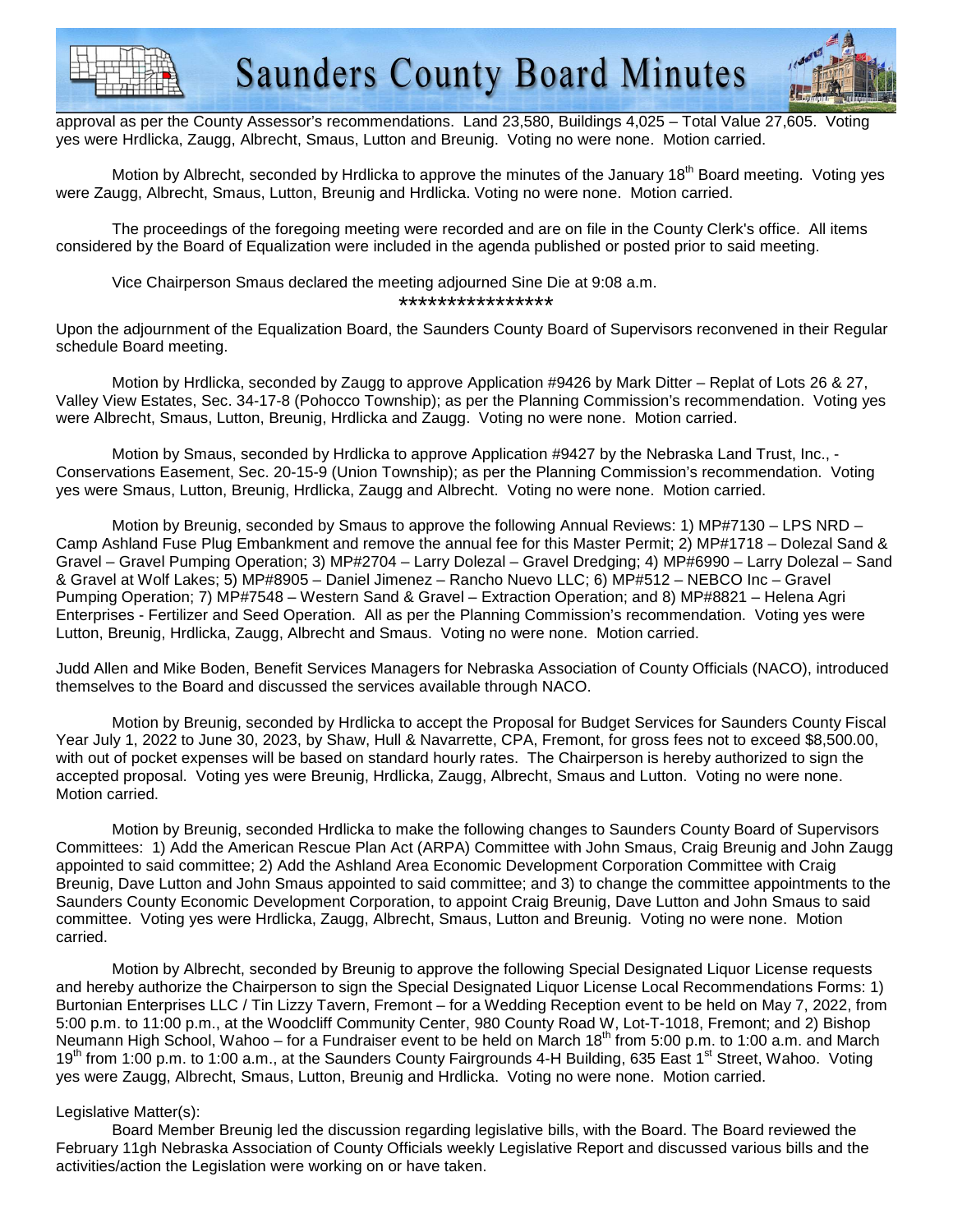



Motion by Breunig, seconded by Smaus to approve the minutes of the February 8<sup>th</sup> Board meeting and to approve the withdrawal and addition of Pledge Securities, as presented by the County Treasurer. Voting yes were Albrecht, Smaus, Lutton, Breunig, Hrdlicka and Zaugg. Voting no were none. Motion carried.

Committee Report: None

Open discussion from Public: None

 The proceedings of the foregoing meeting were recorded and are on file in the County Clerk's office. All items considered by the Board of Supervisors were included in the agenda published or posted prior to said meeting.

Chairperson Lutton declared the meeting adjourned at 10:15 a.m.

## **BOARD OF SUPERVISORS PROCEEDINGS February 15, 2022**

 Pursuant to adjournment, the Board met with Craig Breunig, Tom Hrdlicka, John Zaugg, , Frank Albrecht, John Smaus and David Lutton present.

 Notice of the meeting was given in advance by published notice in a legal newspaper as shown by the proof of publication filed in the County Clerk's office. Notice of the meeting was emailed to all members of the Board and a copy of their acknowledgement of receipt of notice and agenda is attached. All proceedings hereafter shown were taken while the convened meeting was open to the attendance of the public, except when in closed executive session.

 Chairperson Lutton called the meeting to order at 9:00 a.m. informed the public of the location of the posting of the Open Meetings Act & Title VI Policy Statement are posted on the North wall (right hand side) as you enter the Board Room).

Public Works Director reported on the maintenance/repair projects the Road Crews (Bridge, Culvert and Grading) have been working on or have finished; he also updated the Board on contracted projects.

 Motion by Breunig, seconded by Smaus to convene as an Equalization Board at 9:04 a.m. Voting yes were Breunig, Hrdlicka, Zaugg, Albrecht, Smaus and Lutton. Voting no were none. Motion carried.

### **BOARD OF EQUALIZATION PROCEEDINGS February 15, 2022**

 Pursuant to adjournment Sine Die, the Board met with David Lutton, Craig Breunig, Tom Hrdlicka, John Zaugg and Frank Albrecht and John Smaus present. Scott Sukstorf was excused.

 Notice of the meeting was given in advance by published notice in a legal newspaper as shown by the proof of publication filed in the County Clerk's office. Notice of the meeting was emailed to all members of the Board and a copy of their acknowledgement of receipt of notice and agenda is attached. All proceedings hereafter shown were taken while the convened meeting was open to the attendance of the public.

 Vice Chairperson Smaus called the meeting to order at 9:04 a.m. and informed the public of the location of the posting of the Open Meetings Act & Title VI Policy Statement are posted on the North wall (right hand side) as you enter the Board Room).

 Motion by Lutton, seconded by Hrdlicka to approve D1-2022 Report of Destroyed Real Property form by Victoria Miller-Warner, Fremont for property described as Lot 8 & E 40' Lot 7 Blk 1 Whitneys Addition to Cedar Bluffs. Said approval as per the County Assessor's recommendations. Land 23,580, Buildings 4,025 – Total Value 27,605. Voting yes were Hrdlicka, Zaugg, Albrecht, Smaus, Lutton and Breunig. Voting no were none. Motion carried.

Motion by Albrecht, seconded by Hrdlicka to approve the minutes of the January 18<sup>th</sup> Board meeting. Voting yes were Zaugg, Albrecht, Smaus, Lutton, Breunig and Hrdlicka. Voting no were none. Motion carried.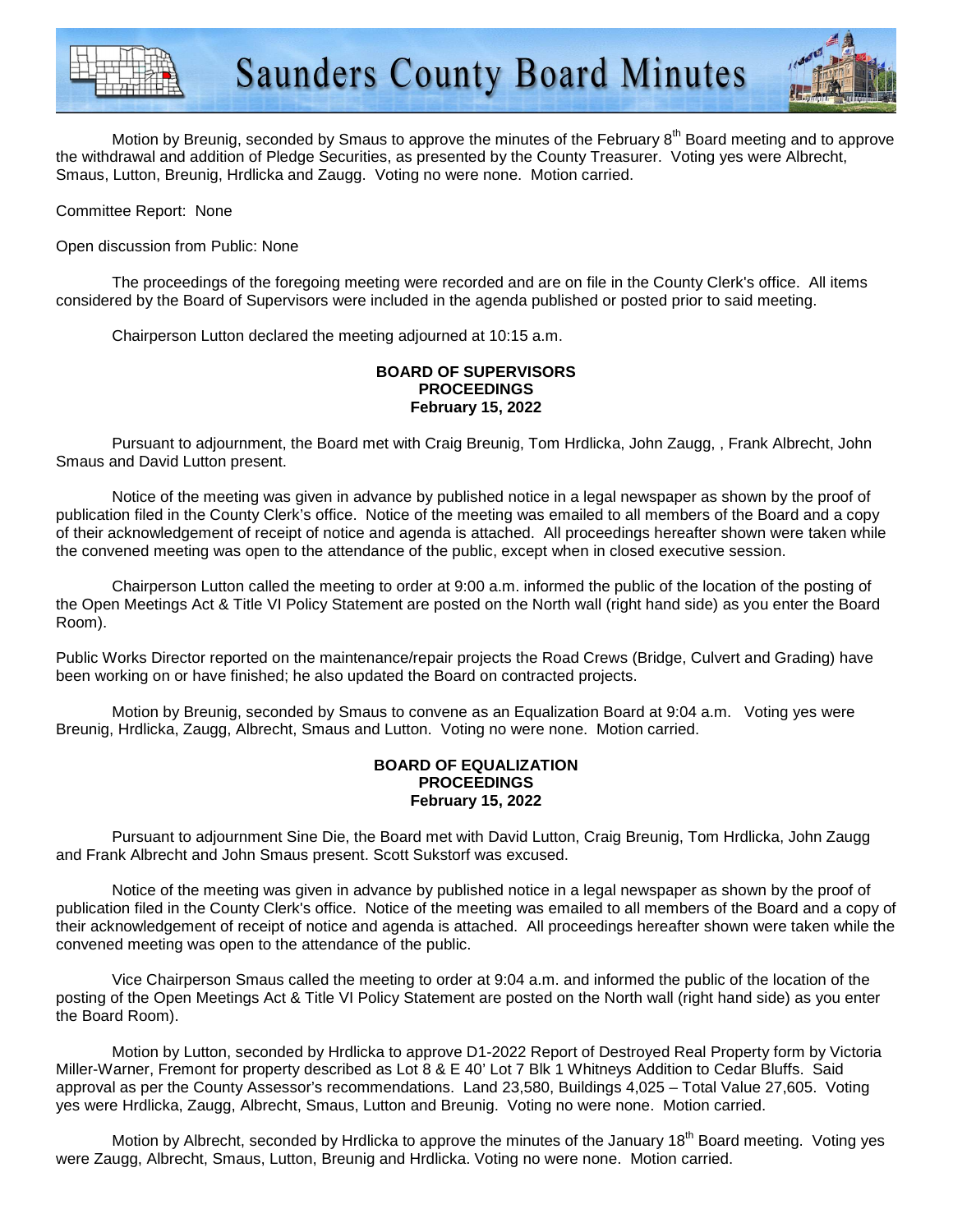



 The proceedings of the foregoing meeting were recorded and are on file in the County Clerk's office. All items considered by the Board of Equalization were included in the agenda published or posted prior to said meeting.

 Vice Chairperson Smaus declared the meeting adjourned Sine Die at 9:08 a.m. \*\*\*\*\*\*\*\*\*\*\*\*\*\*\*\*

Upon the adjournment of the Equalization Board, the Saunders County Board of Supervisors reconvened in their Regular schedule Board meeting.

Motion by Hrdlicka, seconded by Zaugg to approve Application #9426 by Mark Ditter – Replat of Lots 26 & 27, Valley View Estates, Sec. 34-17-8 (Pohocco Township); as per the Planning Commission's recommendation. Voting yes were Albrecht, Smaus, Lutton, Breunig, Hrdlicka and Zaugg. Voting no were none. Motion carried.

Motion by Smaus, seconded by Hrdlicka to approve Application #9427 by the Nebraska Land Trust, Inc., - Conservations Easement, Sec. 20-15-9 (Union Township); as per the Planning Commission's recommendation. Voting yes were Smaus, Lutton, Breunig, Hrdlicka, Zaugg and Albrecht. Voting no were none. Motion carried.

Motion by Breunig, seconded by Smaus to approve the following Annual Reviews: 1) MP#7130 – LPS NRD – Camp Ashland Fuse Plug Embankment and remove the annual fee for this Master Permit; 2) MP#1718 – Dolezal Sand & Gravel – Gravel Pumping Operation; 3) MP#2704 – Larry Dolezal – Gravel Dredging; 4) MP#6990 – Larry Dolezal – Sand & Gravel at Wolf Lakes; 5) MP#8905 – Daniel Jimenez – Rancho Nuevo LLC; 6) MP#512 – NEBCO Inc – Gravel Pumping Operation; 7) MP#7548 – Western Sand & Gravel – Extraction Operation; and 8) MP#8821 – Helena Agri Enterprises - Fertilizer and Seed Operation. All as per the Planning Commission's recommendation. Voting yes were Lutton, Breunig, Hrdlicka, Zaugg, Albrecht and Smaus. Voting no were none. Motion carried.

Judd Allen and Mike Boden, Benefit Services Managers for Nebraska Association of County Officials (NACO), introduced themselves to the Board and discussed the services available through NACO.

Motion by Breunig, seconded by Hrdlicka to accept the Proposal for Budget Services for Saunders County Fiscal Year July 1, 2022 to June 30, 2023, by Shaw, Hull & Navarrette, CPA, Fremont, for gross fees not to exceed \$8,500.00, with out of pocket expenses will be based on standard hourly rates. The Chairperson is hereby authorized to sign the accepted proposal. Voting yes were Breunig, Hrdlicka, Zaugg, Albrecht, Smaus and Lutton. Voting no were none. Motion carried.

Motion by Breunig, seconded Hrdlicka to make the following changes to Saunders County Board of Supervisors Committees: 1) Add the American Rescue Plan Act (ARPA) Committee with John Smaus, Craig Breunig and John Zaugg appointed to said committee; 2) Add the Ashland Area Economic Development Corporation Committee with Craig Breunig, Dave Lutton and John Smaus appointed to said committee; and 3) to change the committee appointments to the Saunders County Economic Development Corporation, to appoint Craig Breunig, Dave Lutton and John Smaus to said committee. Voting yes were Hrdlicka, Zaugg, Albrecht, Smaus, Lutton and Breunig. Voting no were none. Motion carried.

Motion by Albrecht, seconded by Breunig to approve the following Special Designated Liquor License requests and hereby authorize the Chairperson to sign the Special Designated Liquor License Local Recommendations Forms: 1) Burtonian Enterprises LLC / Tin Lizzy Tavern, Fremont – for a Wedding Reception event to be held on May 7, 2022, from 5:00 p.m. to 11:00 p.m., at the Woodcliff Community Center, 980 County Road W, Lot-T-1018, Fremont; and 2) Bishop Neumann High School, Wahoo – for a Fundraiser event to be held on March 18<sup>th</sup> from 5:00 p.m. to 1:00 a.m. and March 19<sup>th</sup> from 1:00 p.m. to 1:00 a.m., at the Saunders County Fairgrounds 4-H Building, 635 East 1<sup>st</sup> Street, Wahoo. Voting yes were Zaugg, Albrecht, Smaus, Lutton, Breunig and Hrdlicka. Voting no were none. Motion carried.

# Legislative Matter(s):

 Board Member Breunig led the discussion regarding legislative bills, with the Board. The Board reviewed the February 11gh Nebraska Association of County Officials weekly Legislative Report and discussed various bills and the activities/action the Legislation were working on or have taken.

Motion by Breunig, seconded by Smaus to approve the minutes of the February 8<sup>th</sup> Board meeting and to approve the withdrawal and addition of Pledge Securities, as presented by the County Treasurer. Voting yes were Albrecht, Smaus, Lutton, Breunig, Hrdlicka and Zaugg. Voting no were none. Motion carried.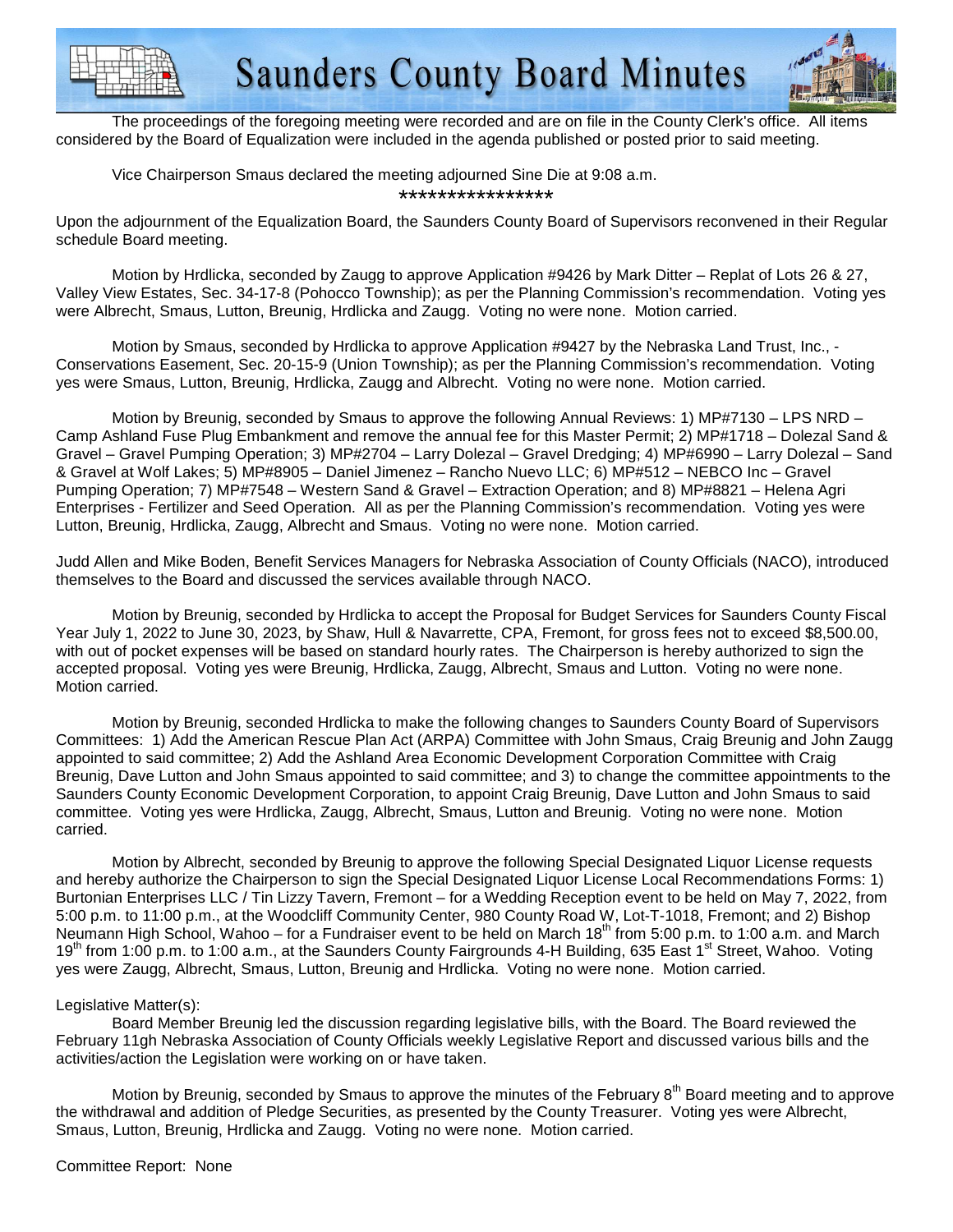



Open discussion from Public: None

 The proceedings of the foregoing meeting were recorded and are on file in the County Clerk's office. All items considered by the Board of Supervisors were included in the agenda published or posted prior to said meeting.

Chairperson Lutton declared the meeting adjourned at 10:15 a.m.

### **BOARD OF SUPERVISORS PROCEEDINGS February 22, 2022**

 Pursuant to adjournment, the Board met with Craig Breunig, Tom Hrdlicka, John Zaugg, Scott Sukstorf, Frank Albrecht, John Smaus and David Lutton present.

 Notice of the meeting was given in advance by published notice in a legal newspaper as shown by the proof of publication filed in the County Clerk's office. Notice of the meeting was emailed to all members of the Board and a copy of their acknowledgement of receipt of notice and agenda is attached. All proceedings hereafter shown were taken while the convened meeting was open to the attendance of the public, except when in closed executive session.

 Chairperson Lutton called the meeting to order at 9:00 a.m. informed the public of the location of the posting of the Open Meetings Act & Title VI Policy Statement are posted on the North wall (right hand side) as you enter the Board Room).

Public Works Director reported on the maintenance/repair projects the Road Crews (Bridge, Culvert and Grading) have been working on or have finished; he also updated the Board on contracted projects; one contractor took advantage of the nice weather on Sunday and had crews working.

Motion by Breunig, seconded by Smaus to open the Public Hearing at 9:04 a.m., for the consideration of Vacation or abandonment of the public road described as: The Roads and Alleys located in the Unincorporated Village of Rescue, NE (E½ of Sec 20, T-16-N, R-5-E) (Chester Township). Voting yes were Breunig, Hrdlicka, Zaugg, Sukstorf, Albrecht, Smaus and Lutton. Voting no were none. Motion carried.

Motion by Sukstorf, seconded by Breunig to closed the Public Hearing at 9:09 a.m., and adopt **Resolution #15- 2022**, that the Saunders County Board of Supervisors recognizes that said described roads and alleys are within the boundaries of Chester Township. The Saunders County Board of Supervisors hereby directs the Saunders County Clerk to prepare an offer to relinquish the above described public roads and alleys to Chester Township pursuant to Nebr. State Statute 39-1726, by written notification if it is determined that the Saunders County Board of Supervisors wishes to vacate or abandon such roads and alleys. Voting yes were Hrdlicka, Zaugg, Sukstorf, Albrecht, Smaus, Lutton and Breunig. Voting no were none. Motion carried.

Motion by Breunig, seconded by Hrdlicka to approve the County's Payroll for the February 25<sup>th</sup> pay period; the County Treasurer is here by authorized to issue a check to the Saunders County Imprest Account for the full amount for all funds. Voting yes were Zaugg, Sukstorf, Albrecht, Smaus, Lutton, Breunig and Hrdlicka. Voting no were none. Motion carried.

Motion by Smaus, seconded by Zaugg to approve the Vendor Claims against the County for the month of February; the County Treasurer is here by authorized to issue a check to the Saunders County Imprest Account for the full amount for all funds. Voting yes were Sukstorf, Albrecht, Smaus, Lutton, Breunig, Hrdlicka and Zaugg. Voting no were none. Motion carried.

The Board discussed possible window replacement for the County Courthouse and Old Jail Building. During the discussion it was determined to reach to the window company that replaced a large number of the windows for possible warranty.

Legislative Matters – Board Member Breunig led the discussion by reviewing the Nebraska Association of County Officials (NACO) Legislative report of February  $18<sup>th</sup>$ .

Motion by Albrecht, seconded by Breunig to submit a letter of support of LR159, which seeks to appoint the AltEn